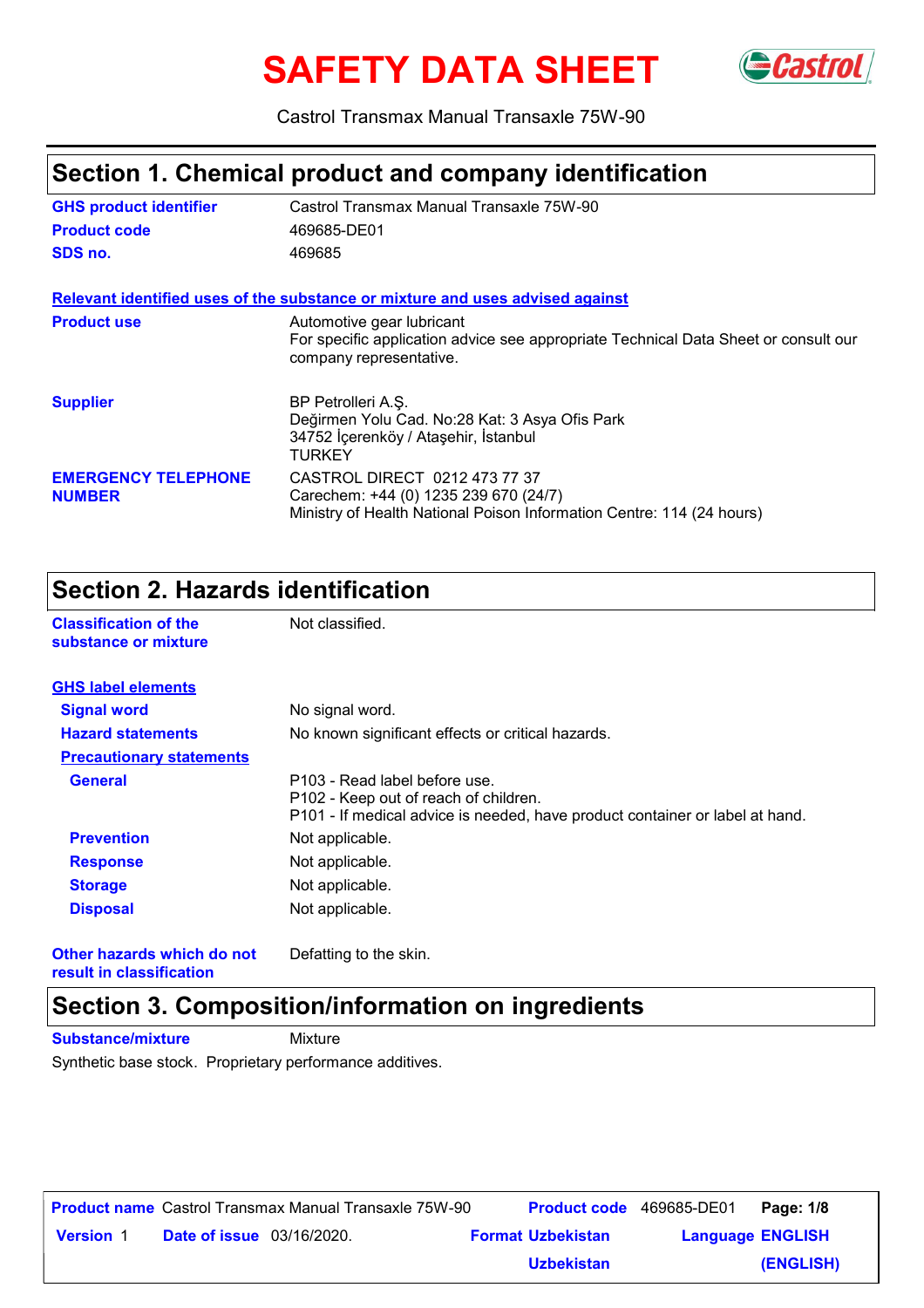# **Section 3. Composition/information on ingredients**

| <b>Ingredient name</b>                                                     | %          | <b>CAS number</b>                    |
|----------------------------------------------------------------------------|------------|--------------------------------------|
| 1-Decene, homopolymer, hydrogenated                                        | 225 - ≤50  | 68037-01-4                           |
| Dec-1-ene, homopolymer, hydrogenated Dec-1-ene, oligomers,<br>hydrogenated | 225 - ≤50  | 68037-01-4                           |
| Base oil - unspecified                                                     | ≤10        | Varies - See Key to<br>abbreviations |
| Phosphoric acid esters, amine salt<br>$(Z)$ -octadec-9-enylamine           | <1<br>≤0.3 | Proprietary<br>112-90-3              |

**There are no additional ingredients present which, within the current knowledge of the supplier and in the concentrations applicable, are classified as hazardous to health or the environment and hence require reporting in this section.**

**Occupational exposure limits, if available, are listed in Section 8.**

#### **Section 4. First aid measures**

| <b>Description of necessary first aid measures</b> |                                                                                                                                                                                                                                         |
|----------------------------------------------------|-----------------------------------------------------------------------------------------------------------------------------------------------------------------------------------------------------------------------------------------|
| <b>Inhalation</b>                                  | If inhaled, remove to fresh air. Get medical attention if symptoms occur.                                                                                                                                                               |
| <b>Ingestion</b>                                   | Do not induce vomiting unless directed to do so by medical personnel. Get medical<br>attention if symptoms occur.                                                                                                                       |
| <b>Skin contact</b>                                | Wash skin thoroughly with soap and water or use recognised skin cleanser.<br>Remove contaminated clothing and shoes. Wash clothing before reuse. Clean<br>shoes thoroughly before reuse. Get medical attention if symptoms occur.       |
| Eye contact                                        | In case of contact, immediately flush eyes with plenty of water for at least 15<br>minutes. Eyelids should be held away from the eyeball to ensure thorough rinsing.<br>Check for and remove any contact lenses. Get medical attention. |
| Most important symptoms/effects, acute and delayed |                                                                                                                                                                                                                                         |

See Section 11 for more detailed information on health effects and symptoms.

| Indication of immediate medical attention and special treatment needed, if necessary |                                                                                    |  |
|--------------------------------------------------------------------------------------|------------------------------------------------------------------------------------|--|
| <b>Specific treatments</b>                                                           | No specific treatment.                                                             |  |
| <b>Notes to physician</b>                                                            | Treatment should in general be symptomatic and directed to relieving any effects.  |  |
| <b>Protection of first-aiders</b>                                                    | No action shall be taken involving any personal risk or without suitable training. |  |

# **Section 5. Firefighting measures**

| <b>Extinguishing media</b>                               |                                                                                                                                                                                                   |
|----------------------------------------------------------|---------------------------------------------------------------------------------------------------------------------------------------------------------------------------------------------------|
| <b>Suitable extinguishing</b><br>media                   | In case of fire, use foam, dry chemical or carbon dioxide extinguisher or spray.                                                                                                                  |
| <b>Unsuitable extinguishing</b><br>media                 | Do not use water jet.                                                                                                                                                                             |
| <b>Specific hazards arising</b><br>from the chemical     | In a fire or if heated, a pressure increase will occur and the container may burst.                                                                                                               |
| <b>Hazardous thermal</b><br>decomposition products       | Combustion products may include the following:<br>carbon oxides (CO, CO <sub>2</sub> ) (carbon monoxide, carbon dioxide)                                                                          |
| <b>Special protective actions</b><br>for fire-fighters   | Promptly isolate the scene by removing all persons from the vicinity of the incident if<br>there is a fire. No action shall be taken involving any personal risk or without<br>suitable training. |
| <b>Special protective</b><br>equipment for fire-fighters | Fire-fighters should wear positive pressure self-contained breathing apparatus<br>(SCBA) and full turnout gear.                                                                                   |

|                  |                                  | <b>Product name</b> Castrol Transmax Manual Transaxle 75W-90 | <b>Product code</b> 469685-DE01 |                         | Page: 2/8 |
|------------------|----------------------------------|--------------------------------------------------------------|---------------------------------|-------------------------|-----------|
| <b>Version 1</b> | <b>Date of issue</b> 03/16/2020. |                                                              | <b>Format Uzbekistan</b>        | <b>Language ENGLISH</b> |           |
|                  |                                  |                                                              | <b>Uzbekistan</b>               |                         | (ENGLISH) |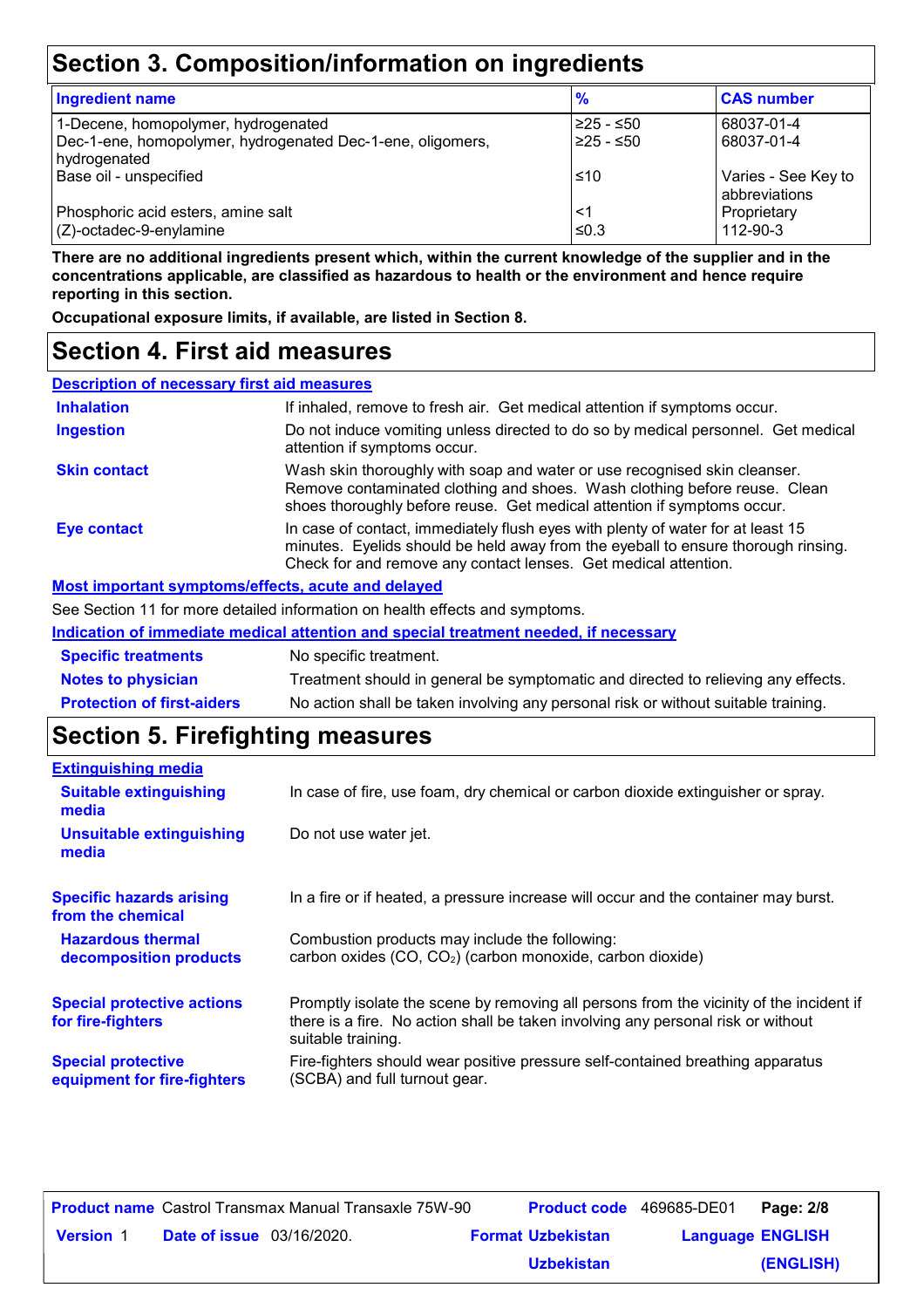# **Section 6. Accidental release measures**

|                                                             | <b>Personal precautions, protective equipment and emergency procedures</b>                                                                                                                                                                                                                                                                                                                         |
|-------------------------------------------------------------|----------------------------------------------------------------------------------------------------------------------------------------------------------------------------------------------------------------------------------------------------------------------------------------------------------------------------------------------------------------------------------------------------|
| For non-emergency<br>personnel                              | No action shall be taken involving any personal risk or without suitable training.<br>Evacuate surrounding areas. Keep unnecessary and unprotected personnel from<br>entering. Do not touch or walk through spilt material. Put on appropriate personal<br>protective equipment. Floors may be slippery; use care to avoid falling.                                                                |
| For emergency responders                                    | If specialised clothing is required to deal with the spillage, take note of any<br>information in Section 8 on suitable and unsuitable materials. See also the<br>information in "For non-emergency personnel".                                                                                                                                                                                    |
| <b>Environmental precautions</b>                            | Avoid dispersal of spilt material and runoff and contact with soil, waterways, drains<br>and sewers. Inform the relevant authorities if the product has caused environmental<br>pollution (sewers, waterways, soil or air).                                                                                                                                                                        |
| <b>Methods and material for containment and cleaning up</b> |                                                                                                                                                                                                                                                                                                                                                                                                    |
| <b>Small spill</b>                                          | Stop leak if without risk. Move containers from spill area. Absorb with an inert<br>material and place in an appropriate waste disposal container. Dispose of via a<br>licensed waste disposal contractor.                                                                                                                                                                                         |
| <b>Large spill</b>                                          | Stop leak if without risk. Move containers from spill area. Prevent entry into sewers,<br>water courses, basements or confined areas. Contain and collect spillage with non-<br>combustible, absorbent material e.g. sand, earth, vermiculite or diatomaceous earth<br>and place in container for disposal according to local regulations. Dispose of via a<br>licensed waste disposal contractor. |

# **Section 7. Handling and storage**

#### **Precautions for safe handling**

| <b>Protective measures</b>                                                       | Put on appropriate personal protective equipment (see Section 8).                                                                                                                                                                                                                                                                                                                                                                                                                                                                                                                              |
|----------------------------------------------------------------------------------|------------------------------------------------------------------------------------------------------------------------------------------------------------------------------------------------------------------------------------------------------------------------------------------------------------------------------------------------------------------------------------------------------------------------------------------------------------------------------------------------------------------------------------------------------------------------------------------------|
| <b>Advice on general</b><br>occupational hygiene                                 | Eating, drinking and smoking should be prohibited in areas where this material is<br>handled, stored and processed. Wash thoroughly after handling. Remove<br>contaminated clothing and protective equipment before entering eating areas. See<br>also Section 8 for additional information on hygiene measures.                                                                                                                                                                                                                                                                               |
| <b>Conditions for safe storage,</b><br>including any<br><b>incompatibilities</b> | Store in accordance with local regulations. Store in original container protected<br>from direct sunlight in a dry, cool and well-ventilated area, away from incompatible<br>materials (see Section 10) and food and drink. Keep container tightly closed and<br>sealed until ready for use. Store and use only in equipment/containers designed for<br>use with this product. Containers that have been opened must be carefully resealed<br>and kept upright to prevent leakage. Do not store in unlabelled containers. Use<br>appropriate containment to avoid environmental contamination. |
| <b>Not suitable</b>                                                              | Prolonged exposure to elevated temperature.                                                                                                                                                                                                                                                                                                                                                                                                                                                                                                                                                    |

## **Section 8. Exposure controls/personal protection**

#### **Control parameters**

| <b>Occupational exposure limits</b>                          |                                                                                                                                                                                                                                                                                                                                                                                                                                                                                                                                                                                                                         |                          |             |                         |
|--------------------------------------------------------------|-------------------------------------------------------------------------------------------------------------------------------------------------------------------------------------------------------------------------------------------------------------------------------------------------------------------------------------------------------------------------------------------------------------------------------------------------------------------------------------------------------------------------------------------------------------------------------------------------------------------------|--------------------------|-------------|-------------------------|
| None.                                                        |                                                                                                                                                                                                                                                                                                                                                                                                                                                                                                                                                                                                                         |                          |             |                         |
| <b>Appropriate engineering</b><br><b>controls</b>            | Provide exhaust ventilation or other engineering controls to keep the relevant<br>airborne concentrations below their respective occupational exposure limits.<br>All activities involving chemicals should be assessed for their risks to health, to<br>ensure exposures are adequately controlled. Personal protective equipment should<br>only be considered after other forms of control measures (e.g. engineering controls)<br>have been suitably evaluated. Personal protective equipment should conform to<br>appropriate standards, be suitable for use, be kept in good condition and properly<br>maintained. |                          |             |                         |
| <b>Product name</b> Castrol Transmax Manual Transaxle 75W-90 |                                                                                                                                                                                                                                                                                                                                                                                                                                                                                                                                                                                                                         | <b>Product code</b>      | 469685-DE01 | Page: 3/8               |
| <b>Version 1</b><br><b>Date of issue</b> 03/16/2020.         |                                                                                                                                                                                                                                                                                                                                                                                                                                                                                                                                                                                                                         | <b>Format Uzbekistan</b> |             | <b>Language ENGLISH</b> |
|                                                              |                                                                                                                                                                                                                                                                                                                                                                                                                                                                                                                                                                                                                         | <b>Uzbekistan</b>        |             | <b>(ENGLISH)</b>        |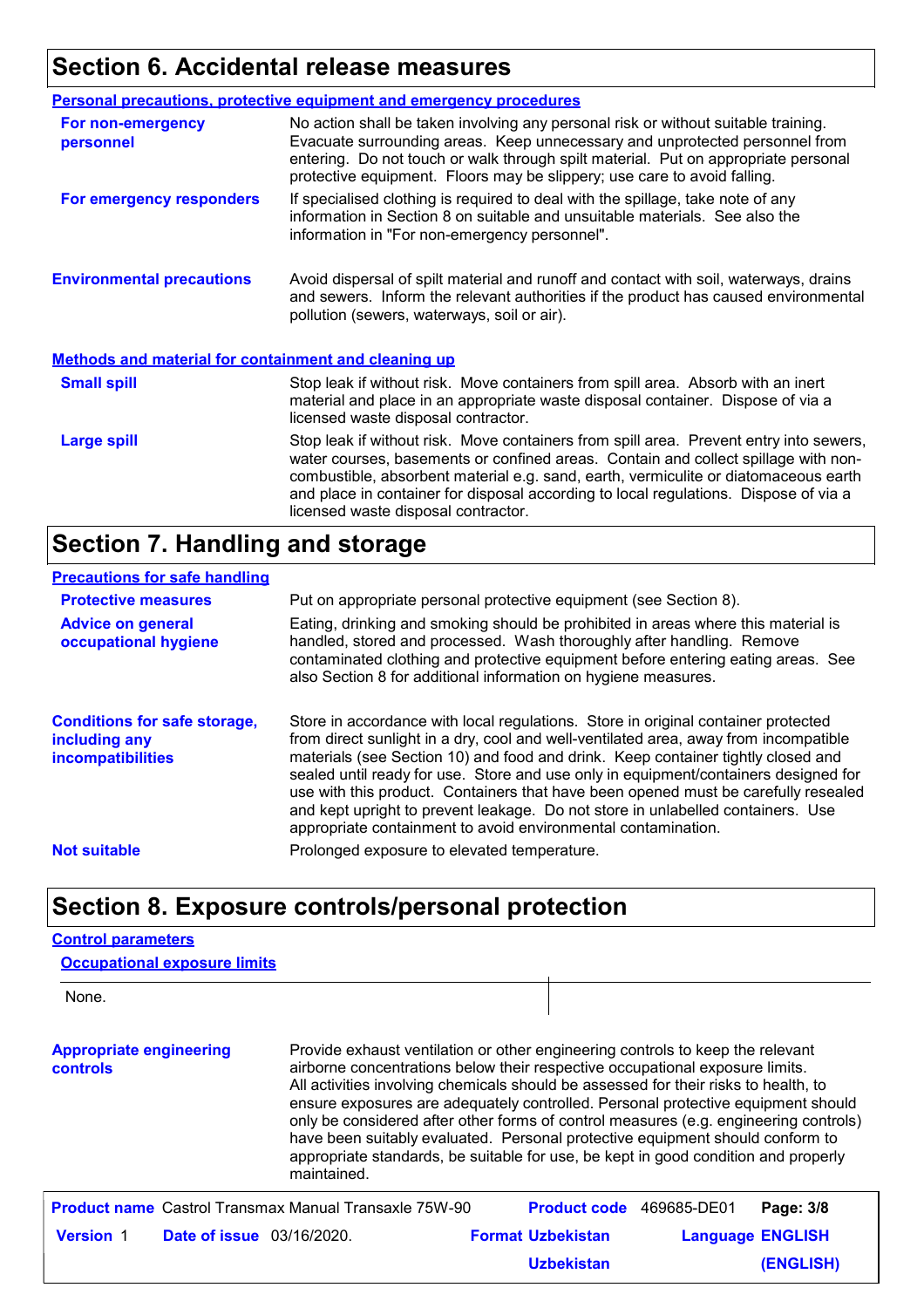### **Section 8. Exposure controls/personal protection**

|                                           | Your supplier of personal protective equipment should be consulted for advice on<br>selection and appropriate standards. For further information contact your national<br>organisation for standards.<br>The final choice of protective equipment will depend upon a risk assessment. It is<br>important to ensure that all items of personal protective equipment are compatible.                                                                                                                                                                                                                                                                                                                                                                                                              |
|-------------------------------------------|-------------------------------------------------------------------------------------------------------------------------------------------------------------------------------------------------------------------------------------------------------------------------------------------------------------------------------------------------------------------------------------------------------------------------------------------------------------------------------------------------------------------------------------------------------------------------------------------------------------------------------------------------------------------------------------------------------------------------------------------------------------------------------------------------|
| <b>Environmental exposure</b><br>controls | Emissions from ventilation or work process equipment should be checked to ensure<br>they comply with the requirements of environmental protection legislation. In some<br>cases, fume scrubbers, filters or engineering modifications to the process<br>equipment will be necessary to reduce emissions to acceptable levels.                                                                                                                                                                                                                                                                                                                                                                                                                                                                   |
| <b>Individual protection measures</b>     |                                                                                                                                                                                                                                                                                                                                                                                                                                                                                                                                                                                                                                                                                                                                                                                                 |
| <b>Hygiene measures</b>                   | Wash hands, forearms and face thoroughly after handling chemical products, before<br>eating, smoking and using the lavatory and at the end of the working period.<br>Appropriate techniques should be used to remove potentially contaminated clothing.<br>Wash contaminated clothing before reusing. Ensure that eyewash stations and<br>safety showers are close to the workstation location.                                                                                                                                                                                                                                                                                                                                                                                                 |
| <b>Eye/face protection</b>                | Safety glasses with side shields.                                                                                                                                                                                                                                                                                                                                                                                                                                                                                                                                                                                                                                                                                                                                                               |
| <b>Skin protection</b>                    |                                                                                                                                                                                                                                                                                                                                                                                                                                                                                                                                                                                                                                                                                                                                                                                                 |
| <b>Hand protection</b>                    | Wear protective gloves if prolonged or repeated contact is likely. Wear chemical<br>resistant gloves. Recommended: Nitrile gloves. The correct choice of protective<br>gloves depends upon the chemicals being handled, the conditions of work and use,<br>and the condition of the gloves (even the best chemically resistant glove will break<br>down after repeated chemical exposures). Most gloves provide only a short time of<br>protection before they must be discarded and replaced. Because specific work<br>environments and material handling practices vary, safety procedures should be<br>developed for each intended application. Gloves should therefore be chosen in<br>consultation with the supplier/manufacturer and with a full assessment of the<br>working conditions. |
| <b>Body protection</b>                    | Use of protective clothing is good industrial practice.<br>Personal protective equipment for the body should be selected based on the task<br>being performed and the risks involved and should be approved by a specialist<br>before handling this product.<br>Cotton or polyester/cotton overalls will only provide protection against light<br>superficial contamination that will not soak through to the skin. Overalls should be<br>laundered on a regular basis. When the risk of skin exposure is high (e.g. when<br>cleaning up spillages or if there is a risk of splashing) then chemical resistant aprons<br>and/or impervious chemical suits and boots will be required.                                                                                                           |
| <b>Respiratory protection</b>             | In case of insufficient ventilation, wear suitable respiratory equipment.<br>The correct choice of respiratory protection depends upon the chemicals being<br>handled, the conditions of work and use, and the condition of the respiratory<br>equipment. Safety procedures should be developed for each intended application.<br>Respiratory protection equipment should therefore be chosen in consultation with<br>the supplier/manufacturer and with a full assessment of the working conditions.                                                                                                                                                                                                                                                                                           |

# **Section 9. Physical and chemical properties**

| <b>Appearance</b>       |                                        |
|-------------------------|----------------------------------------|
| <b>Physical state</b>   | Liquid.                                |
| <b>Colour</b>           | Amber.                                 |
| <b>Odour</b>            | Not available.                         |
| <b>Odour threshold</b>  | Not available.                         |
| рH                      | Not available.                         |
| <b>Melting point</b>    | Not available.                         |
| <b>Boiling point</b>    | Not available.                         |
| <b>Flash point</b>      | Open cup: >180°C (>356°F) [Cleveland.] |
| <b>Evaporation rate</b> | Not available.                         |
|                         |                                        |

**Date of issue** 03/16/2020. **Version** 1 **Format Uzbekistan Language Product name** Castrol Transmax Manual Transaxle 75W-90 **Product code** 469685-DE01 **Page: 4/8** | **Language ENGLISH (ENGLISH)** Product code 469685-DE01 Page: 4/8 **Uzbekistan**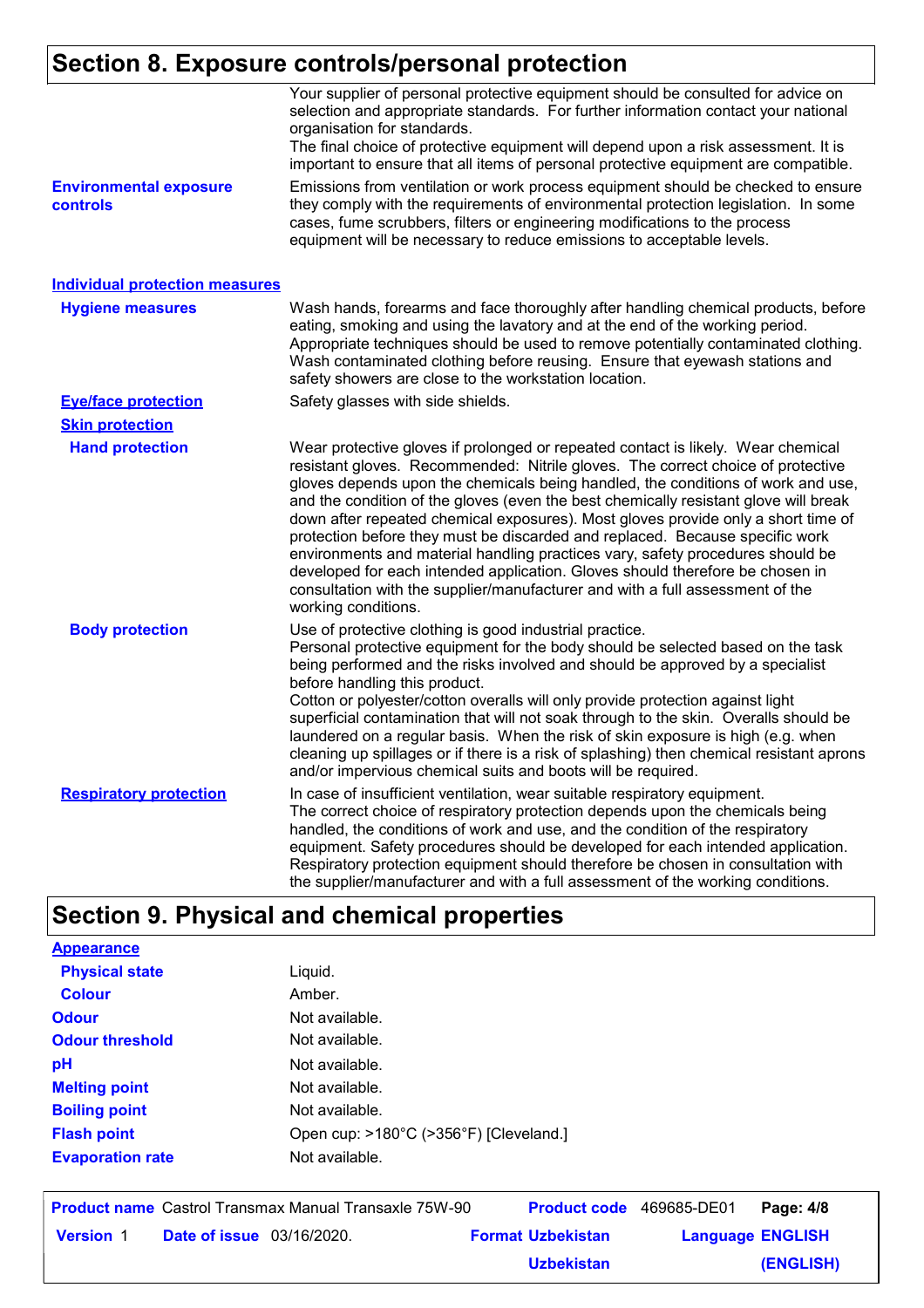# **Section 9. Physical and chemical properties**

| <b>Flammability (solid, gas)</b>                  | Not applicable. Based on - Physical state                                                                                      |
|---------------------------------------------------|--------------------------------------------------------------------------------------------------------------------------------|
| Lower and upper explosive<br>(flammable) limits   | Not available.                                                                                                                 |
| <b>Vapour pressure</b>                            | Not available.                                                                                                                 |
| <b>Vapour density</b>                             | Not available.                                                                                                                 |
| <b>Relative density</b>                           | Not available.                                                                                                                 |
| <b>Density</b>                                    | <1000 kg/m <sup>3</sup> (<1 g/cm <sup>3</sup> ) at 15 <sup>°</sup> C                                                           |
| <b>Solubility</b>                                 | insoluble in water.                                                                                                            |
| <b>Partition coefficient: n-</b><br>octanol/water | Not available.                                                                                                                 |
| <b>Auto-ignition temperature</b>                  | Not available.                                                                                                                 |
| <b>Decomposition temperature</b>                  | Not available.                                                                                                                 |
| <b>Viscosity</b>                                  | Kinematic: 77.58 mm <sup>2</sup> /s (77.58 cSt) at 40°C<br>Kinematic: 14.63 mm <sup>2</sup> /s (14.63 cSt) at 100 $^{\circ}$ C |

# **Section 10. Stability and reactivity**

| <b>Reactivity</b>                                   | No specific test data available for this product. Refer to Conditions to avoid and<br>Incompatible materials for additional information.                                   |  |
|-----------------------------------------------------|----------------------------------------------------------------------------------------------------------------------------------------------------------------------------|--|
| <b>Chemical stability</b>                           | The product is stable.                                                                                                                                                     |  |
| <b>Possibility of hazardous</b><br><b>reactions</b> | Under normal conditions of storage and use, hazardous reactions will not occur.<br>Under normal conditions of storage and use, hazardous polymerisation will not<br>occur. |  |
| <b>Conditions to avoid</b>                          | Avoid all possible sources of ignition (spark or flame).                                                                                                                   |  |
| <b>Incompatible materials</b>                       | Reactive or incompatible with the following materials: oxidising materials.                                                                                                |  |
| <b>Hazardous decomposition</b><br>products          | Under normal conditions of storage and use, hazardous decomposition products<br>should not be produced.                                                                    |  |

# **Section 11. Toxicological information**

#### **Information on toxicological effects**

**Specific target organ toxicity (single exposure)**

| <b>Name</b>                                        | <b>Category</b> | <b>Route of</b><br>exposure | <b>Target organs</b>            |
|----------------------------------------------------|-----------------|-----------------------------|---------------------------------|
| $(Z)$ -octadec-9-enylamine                         | Category 3      | Not applicable.             | Respiratory tract<br>irritation |
| Specific target organ toxicity (repeated exposure) |                 |                             |                                 |
| <b>Name</b>                                        | <b>Category</b> | <b>Route of</b><br>exposure | <b>Target organs</b>            |
| $(Z)$ -octadec-9-enylamine                         | Category 2      | Not determined              | Not determined                  |

**Aspiration hazard**

|                  |                                  | <b>Product name</b> Castrol Transmax Manual Transaxle 75W-90 | <b>Product code</b> 469685-DE01 |                         | Page: 5/8 |
|------------------|----------------------------------|--------------------------------------------------------------|---------------------------------|-------------------------|-----------|
| <b>Version 1</b> | <b>Date of issue</b> 03/16/2020. |                                                              | <b>Format Uzbekistan</b>        | <b>Language ENGLISH</b> |           |
|                  |                                  |                                                              | <b>Uzbekistan</b>               |                         | (ENGLISH) |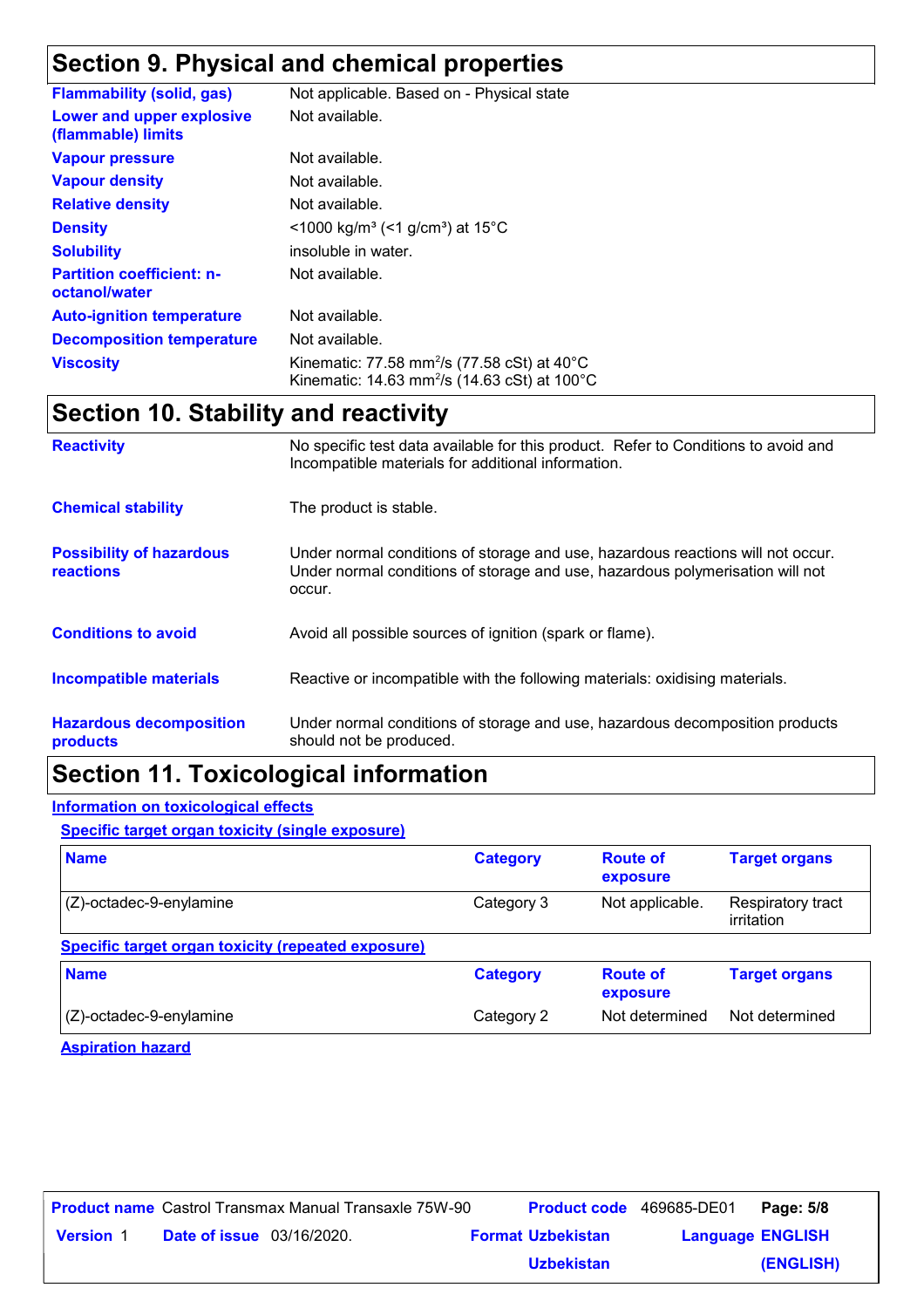# **Section 11. Toxicological information**

| <b>Name</b>                                                                                                       |                                                                                                                             | <b>Result</b>                                                                          |  |  |
|-------------------------------------------------------------------------------------------------------------------|-----------------------------------------------------------------------------------------------------------------------------|----------------------------------------------------------------------------------------|--|--|
| 1-Decene, homopolymer, hydrogenated<br>Dec-1-ene, homopolymer, hydrogenated Dec-1-ene, oligomers,<br>hydrogenated |                                                                                                                             | <b>ASPIRATION HAZARD - Category 1</b><br><b>ASPIRATION HAZARD - Category 1</b>         |  |  |
| Base oil - unspecified<br>(Z)-octadec-9-enylamine                                                                 |                                                                                                                             | <b>ASPIRATION HAZARD - Category 1</b><br><b>ASPIRATION HAZARD - Category 1</b>         |  |  |
| <b>Information on likely routes</b><br>of exposure                                                                | Routes of entry anticipated: Dermal, Inhalation.                                                                            |                                                                                        |  |  |
| <b>Potential acute health effects</b>                                                                             |                                                                                                                             |                                                                                        |  |  |
| <b>Eye contact</b>                                                                                                | No known significant effects or critical hazards.                                                                           |                                                                                        |  |  |
| <b>Inhalation</b>                                                                                                 | vapour pressure.                                                                                                            | Vapour inhalation under ambient conditions is not normally a problem due to low        |  |  |
| <b>Skin contact</b>                                                                                               | Defatting to the skin. May cause skin dryness and irritation.                                                               |                                                                                        |  |  |
| <b>Ingestion</b>                                                                                                  | No known significant effects or critical hazards.                                                                           |                                                                                        |  |  |
|                                                                                                                   | <b>Symptoms related to the physical, chemical and toxicological characteristics</b>                                         |                                                                                        |  |  |
| <b>Eye contact</b>                                                                                                | No specific data.                                                                                                           |                                                                                        |  |  |
| <b>Inhalation</b>                                                                                                 | May be harmful by inhalation if exposure to vapour, mists or fumes resulting from<br>thermal decomposition products occurs. |                                                                                        |  |  |
| <b>Skin contact</b>                                                                                               | Adverse symptoms may include the following:<br>irritation<br>dryness<br>cracking                                            |                                                                                        |  |  |
| <b>Ingestion</b>                                                                                                  | No specific data.                                                                                                           |                                                                                        |  |  |
|                                                                                                                   | Delayed and immediate effects as well as chronic effects from short and long-term exposure                                  |                                                                                        |  |  |
| <b>Eye contact</b>                                                                                                |                                                                                                                             | Potential risk of transient stinging or redness if accidental eye contact occurs.      |  |  |
| <b>Inhalation</b>                                                                                                 | of the respiratory tract.                                                                                                   | Overexposure to the inhalation of airborne droplets or aerosols may cause irritation   |  |  |
| <b>Skin contact</b>                                                                                               | or dermatitis.                                                                                                              | Prolonged or repeated contact can defat the skin and lead to irritation, cracking and/ |  |  |
| <b>Ingestion</b>                                                                                                  | Ingestion of large quantities may cause nausea and diarrhoea.                                                               |                                                                                        |  |  |
| <b>Potential chronic health effects</b>                                                                           |                                                                                                                             |                                                                                        |  |  |
| <b>General</b>                                                                                                    | No known significant effects or critical hazards.                                                                           |                                                                                        |  |  |
| <b>Carcinogenicity</b>                                                                                            | No known significant effects or critical hazards.                                                                           |                                                                                        |  |  |
| <b>Mutagenicity</b>                                                                                               | No known significant effects or critical hazards.                                                                           |                                                                                        |  |  |
| <b>Teratogenicity</b>                                                                                             | No known significant effects or critical hazards.                                                                           |                                                                                        |  |  |
| <b>Developmental effects</b>                                                                                      | No known significant effects or critical hazards.                                                                           |                                                                                        |  |  |
| <b>Fertility effects</b>                                                                                          | No known significant effects or critical hazards.                                                                           |                                                                                        |  |  |
|                                                                                                                   |                                                                                                                             |                                                                                        |  |  |

# **Section 12. Ecological information**

**Environmental effects** No known significant effects or critical hazards.

#### **Persistence and degradability**

Partially biodegradable.

#### **Bioaccumulative potential**

|                  |                                  | <b>Product name</b> Castrol Transmax Manual Transaxle 75W-90 | <b>Product code</b> 469685-DE01 |                         | Page: 6/8 |
|------------------|----------------------------------|--------------------------------------------------------------|---------------------------------|-------------------------|-----------|
| <b>Version 1</b> | <b>Date of issue</b> 03/16/2020. |                                                              | <b>Format Uzbekistan</b>        | <b>Language ENGLISH</b> |           |
|                  |                                  |                                                              | <b>Uzbekistan</b>               |                         | (ENGLISH) |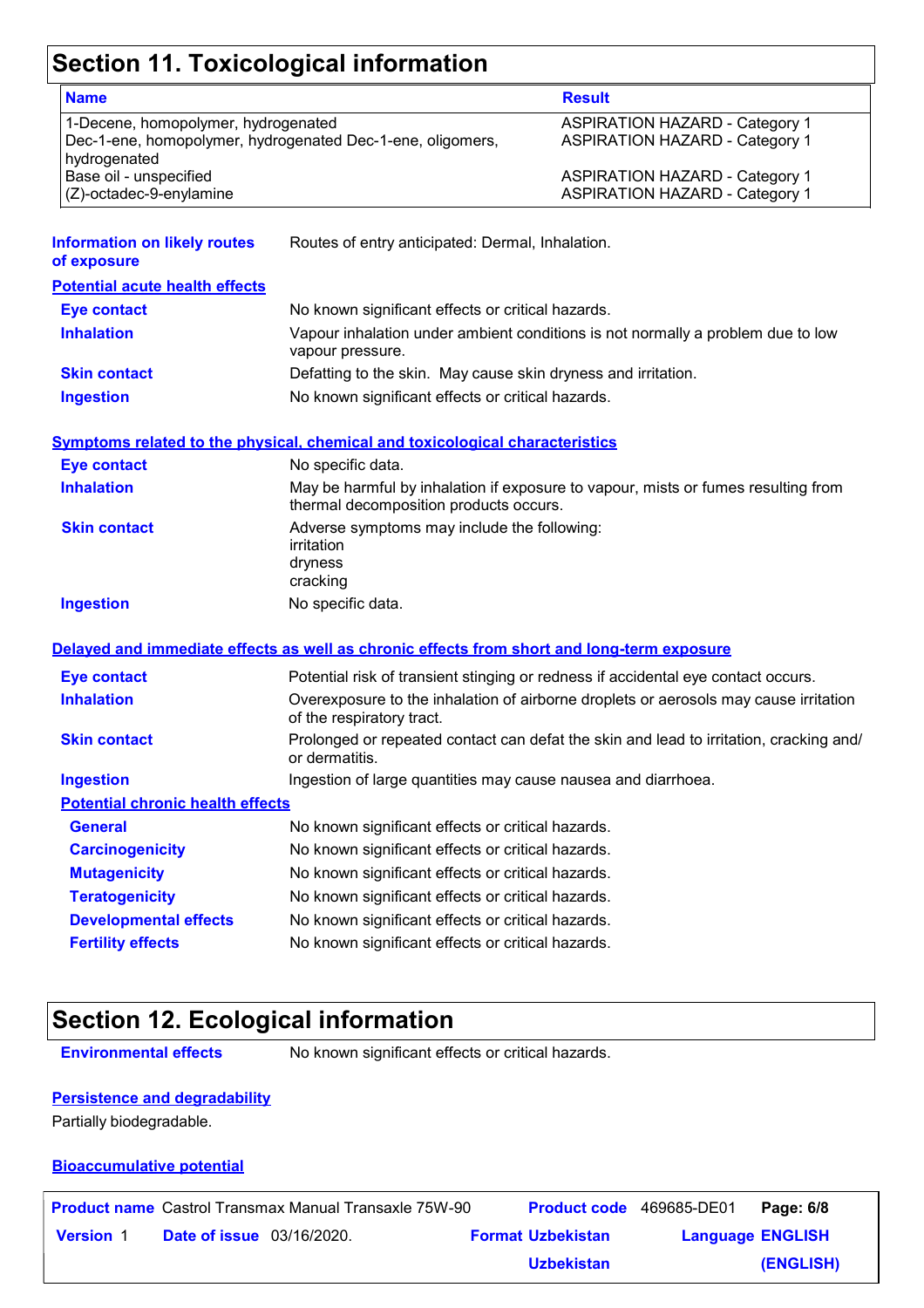# **Section 12. Ecological information**

This product is not expected to bioaccumulate through food chains in the environment.

| <b>Mobility in soil</b>             |                                                                                                                           |
|-------------------------------------|---------------------------------------------------------------------------------------------------------------------------|
| <b>Mobility</b>                     | Spillages may penetrate the soil causing ground water contamination.                                                      |
| <b>Other ecological information</b> | Spills may form a film on water surfaces causing physical damage to organisms.<br>Oxygen transfer could also be impaired. |

# **Section 13. Disposal considerations**

| <b>Disposal methods</b> | The generation of waste should be avoided or minimised wherever possible.<br>Significant quantities of waste product residues should not be disposed of via the<br>foul sewer but processed in a suitable effluent treatment plant. Dispose of surplus<br>and non-recyclable products via a licensed waste disposal contractor. Disposal of<br>this product, solutions and any by-products should at all times comply with the<br>requirements of environmental protection and waste disposal legislation and any<br>regional local authority requirements. Waste packaging should be recycled.<br>Incineration or landfill should only be considered when recycling is not feasible. This<br>material and its container must be disposed of in a safe way. Empty containers or<br>liners may retain some product residues. Avoid dispersal of spilt material and runoff |
|-------------------------|--------------------------------------------------------------------------------------------------------------------------------------------------------------------------------------------------------------------------------------------------------------------------------------------------------------------------------------------------------------------------------------------------------------------------------------------------------------------------------------------------------------------------------------------------------------------------------------------------------------------------------------------------------------------------------------------------------------------------------------------------------------------------------------------------------------------------------------------------------------------------|
|                         | and contact with soil, waterways, drains and sewers.                                                                                                                                                                                                                                                                                                                                                                                                                                                                                                                                                                                                                                                                                                                                                                                                                     |

### **Section 14. Transport information**

|                                      | <b>IMDG</b>              | <b>IATA</b>              |
|--------------------------------------|--------------------------|--------------------------|
| <b>UN number</b>                     | Not regulated.           | Not regulated.           |
| <b>UN proper</b><br>shipping name    | -                        | $\overline{\phantom{a}}$ |
| <b>Transport hazard</b><br>class(es) | $\overline{\phantom{a}}$ | $\overline{\phantom{a}}$ |
| <b>Packing group</b>                 | $\overline{\phantom{a}}$ | $\overline{\phantom{a}}$ |
| <b>Environmental</b><br>hazards      | No.                      | No.                      |
| <b>Additional</b><br>information     | $\overline{\phantom{a}}$ | $\overline{\phantom{a}}$ |

**Special precautions for user** Not available.

# **Section 15. Regulatory information**

| <b>Regulation according to other foreign laws</b>            |                                                                                                                                |                          |             |                         |  |
|--------------------------------------------------------------|--------------------------------------------------------------------------------------------------------------------------------|--------------------------|-------------|-------------------------|--|
| <b>REACH Status</b>                                          | The company, as identified in Section 1, sells this product in the EU in compliance<br>with the current requirements of REACH. |                          |             |                         |  |
| <b>United States inventory</b><br>(TSCA 8b)                  | All components are active or exempted.                                                                                         |                          |             |                         |  |
| <b>Australia inventory (AICS)</b>                            | All components are listed or exempted.                                                                                         |                          |             |                         |  |
| <b>Canada inventory</b>                                      | All components are listed or exempted.                                                                                         |                          |             |                         |  |
| <b>China inventory (IECSC)</b>                               | All components are listed or exempted.                                                                                         |                          |             |                         |  |
| <b>Product name</b> Castrol Transmax Manual Transaxle 75W-90 |                                                                                                                                | <b>Product code</b>      | 469685-DE01 | Page: 7/8               |  |
| <b>Date of issue</b> 03/16/2020.<br><b>Version 1</b>         |                                                                                                                                | <b>Format Uzbekistan</b> |             | <b>Language ENGLISH</b> |  |

**Uzbekistan**

**(ENGLISH)**